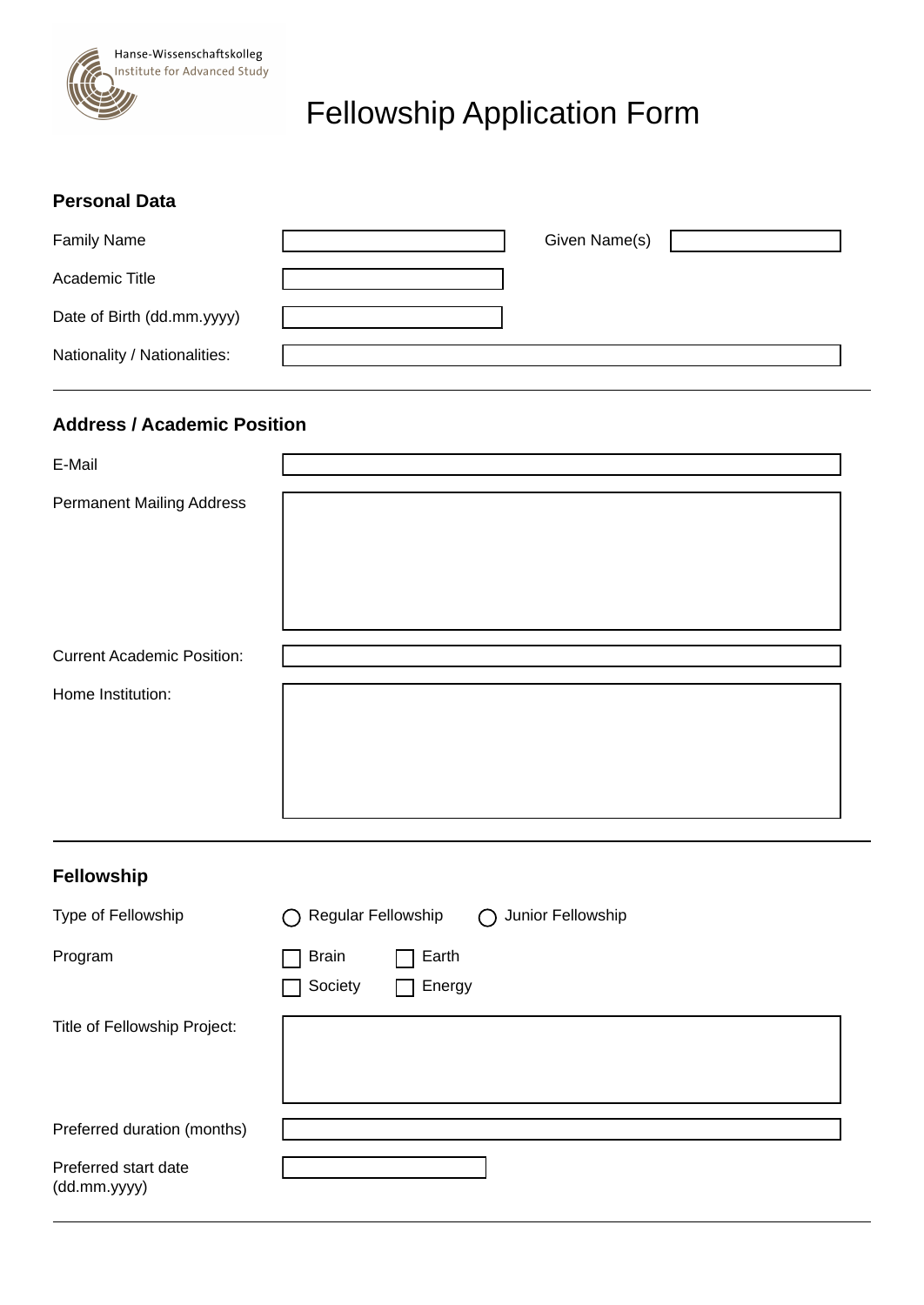## **Regional Collaboration Partners (if applicable)**

| Title, Name, Institution |  |
|--------------------------|--|
| Title, Name, Institution |  |

## **Letters of Reference**

I have asked two referees to **send their Letters of Reference to the HWK (as PDF via E-Mail).**

| Title, Name,<br>Institution, E-Mail |  |
|-------------------------------------|--|
| Title, Name,<br>Institution, E-Mail |  |
| Remarks                             |  |